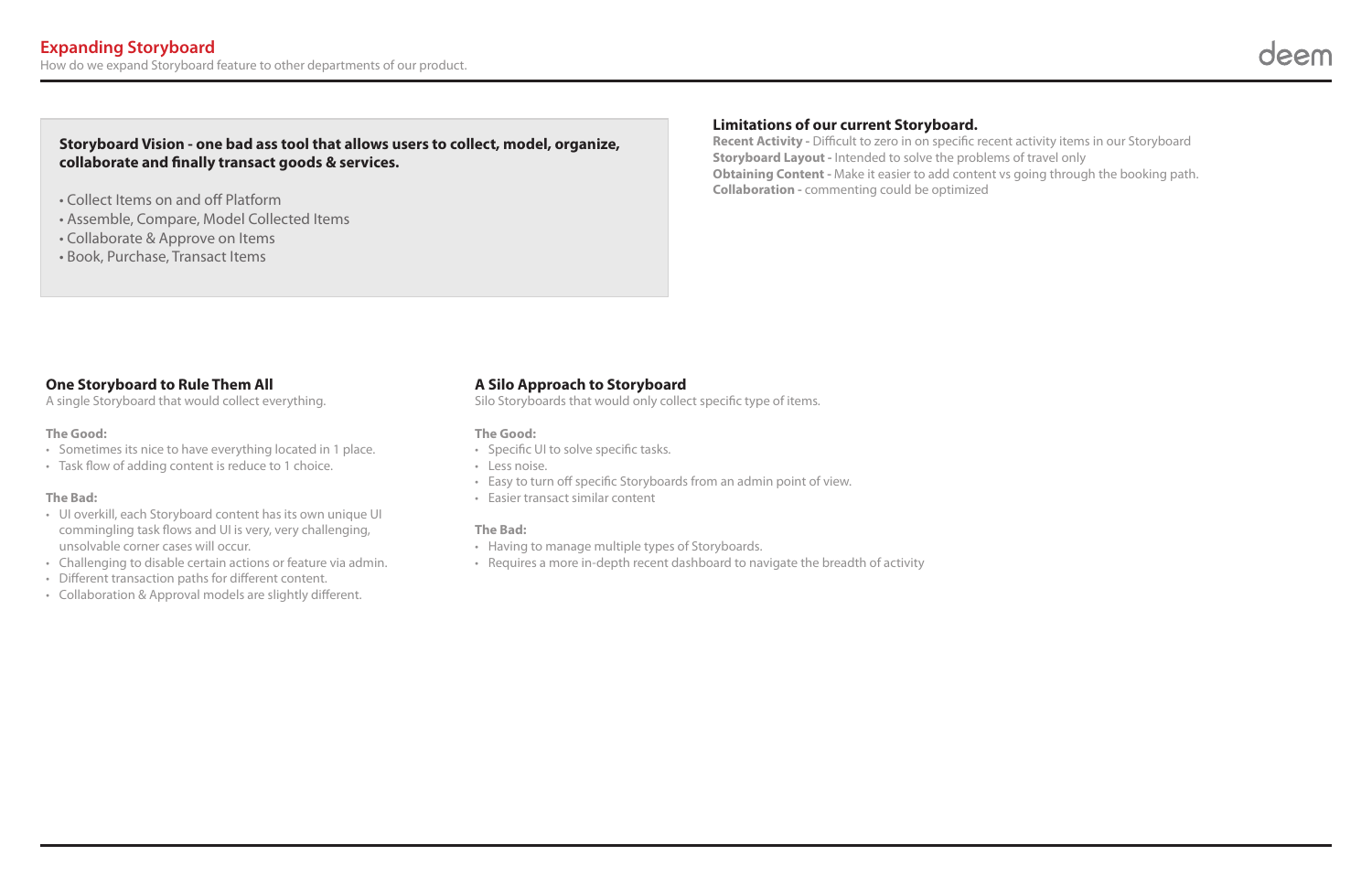#### **Silo Approach to expanding Storyboard.**

#### **Suite of Independent Apps**

Working well together, able to work independently & able to export

#### **Travel Storyboard**

Works well at solving travel planning problems. Does not integrate travel items into its work flow. Does integrate with shipping & Expense. Has different modeling tools such as calendar.



Solves expense problems well, imports all financial information from all apps.

#### **Procurement Storyboard**

Works well at solving procurement problems. Does not integrate travel items into its work flow. Does integrate with shipping & Expense. Has different modeling tools such as calendar.

## **Shipping**

Works well at solving procurement problems. Does not integrate travel items into its work flow. Has

different modeling tools.

#### **Travel Storyboard**

Make one badass Storyboard that allows users to collect, model, collaborate and book travel.

Travel Items: Flights, Cars, Rail, Buses, Hotels, and products.

#### **The Idea**

Make each Storyboard its own unique app, design it to do the job well, and work with the other suite of apps.

#### **Procurement Storyboard**

Make one badass Storyboard that allows users to collect, model, collaborate and purchase goods.

Items: Products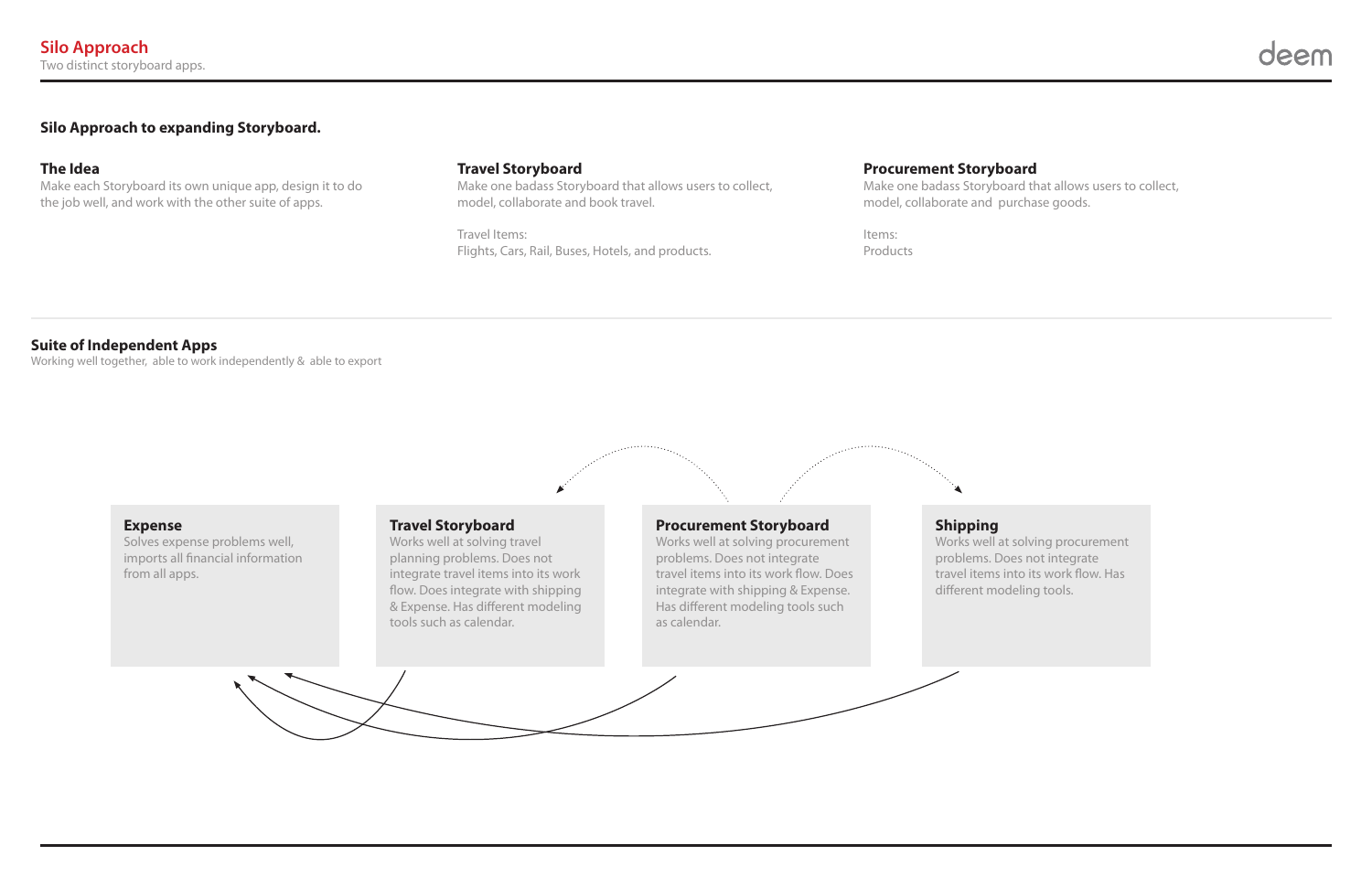#### **Silo Approach Layout**

Place the apps in the specific buckets they belong to.



## deem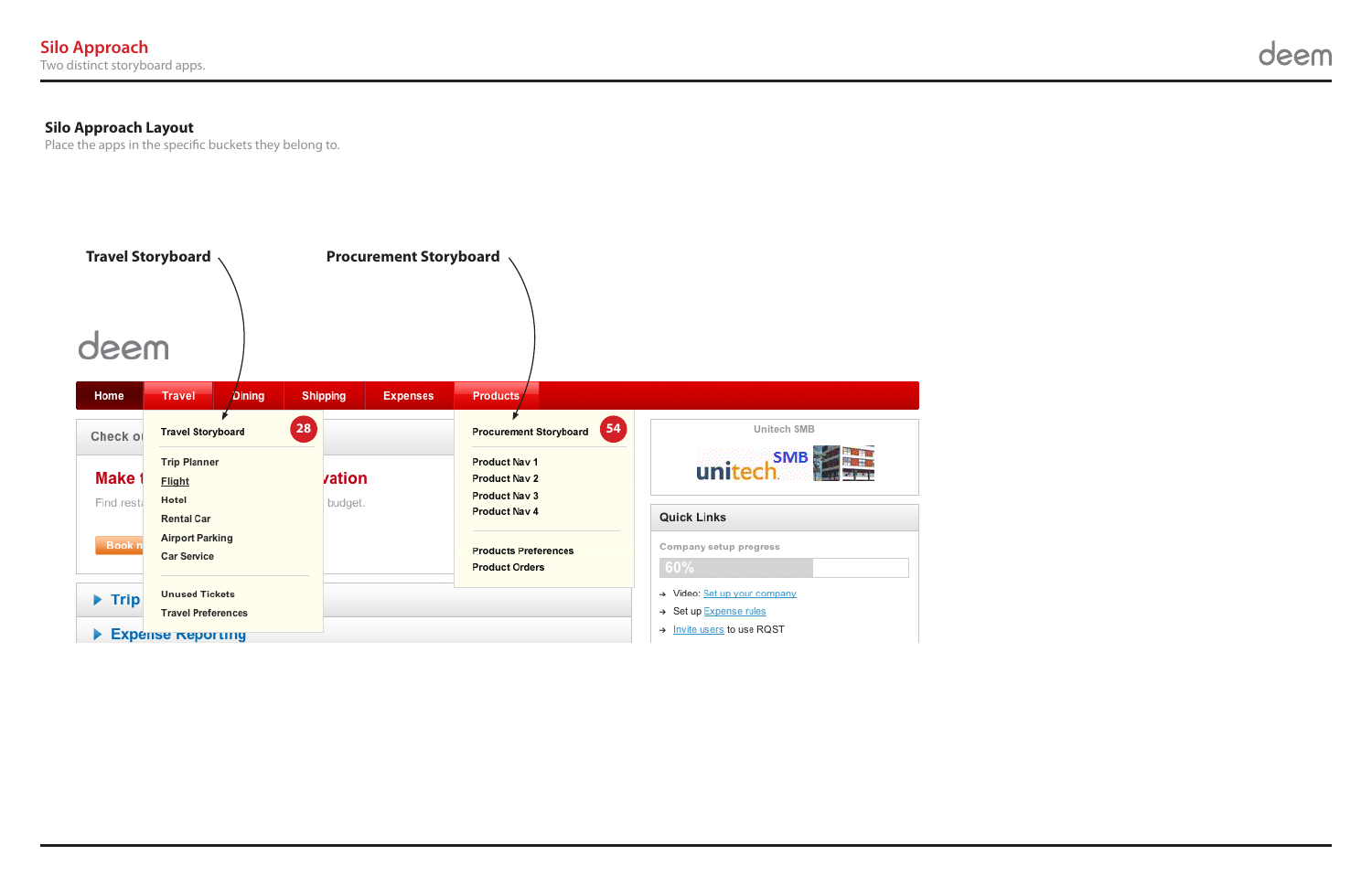### **Travel Storyboard Homepage and Specific Travel Storyboard Page**



| rd |  |  |
|----|--|--|
|    |  |  |
|    |  |  |
|    |  |  |
|    |  |  |
|    |  |  |
|    |  |  |
|    |  |  |
|    |  |  |
|    |  |  |
|    |  |  |
|    |  |  |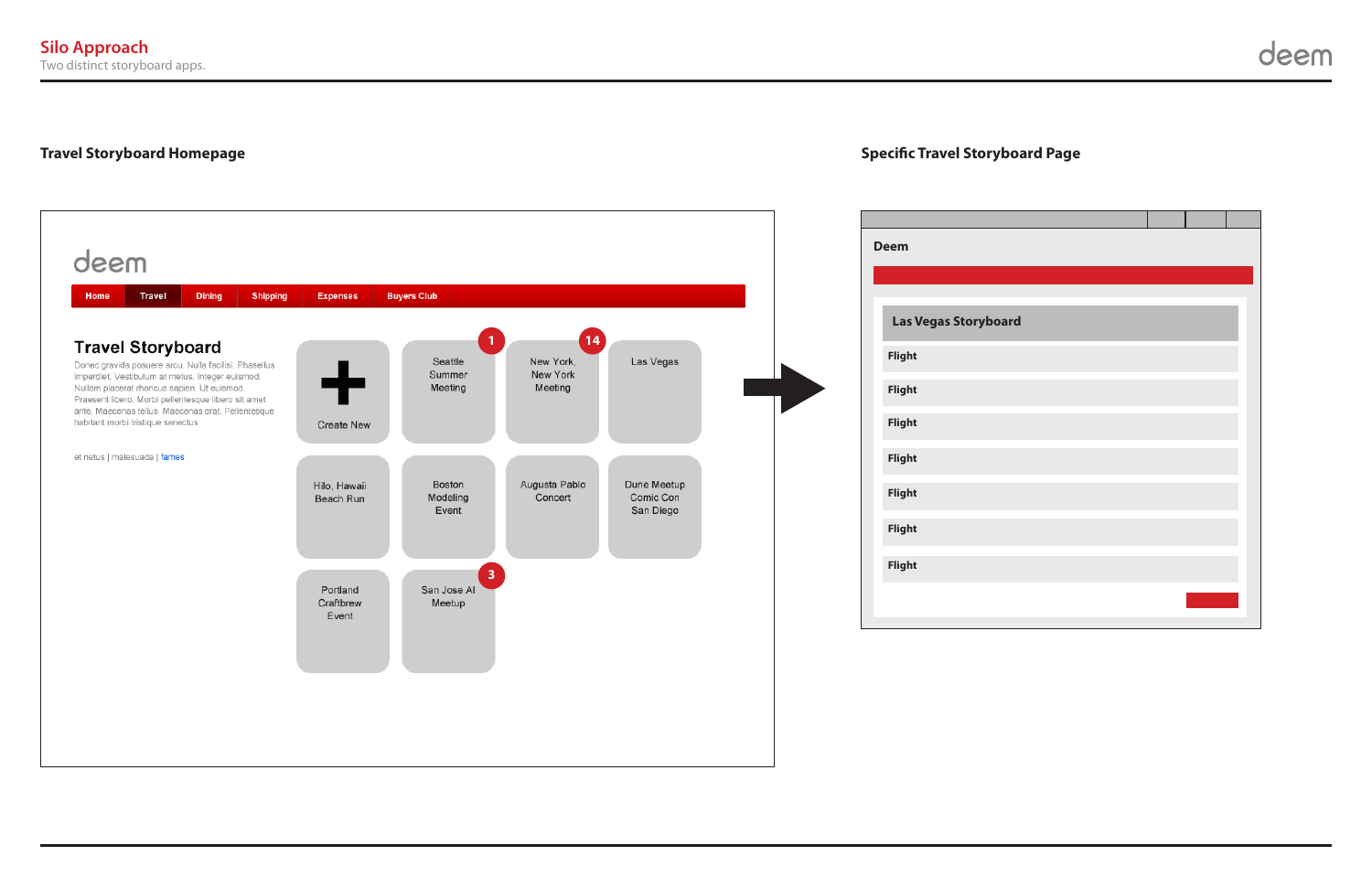## **Specific Procurement Storyboard Page**

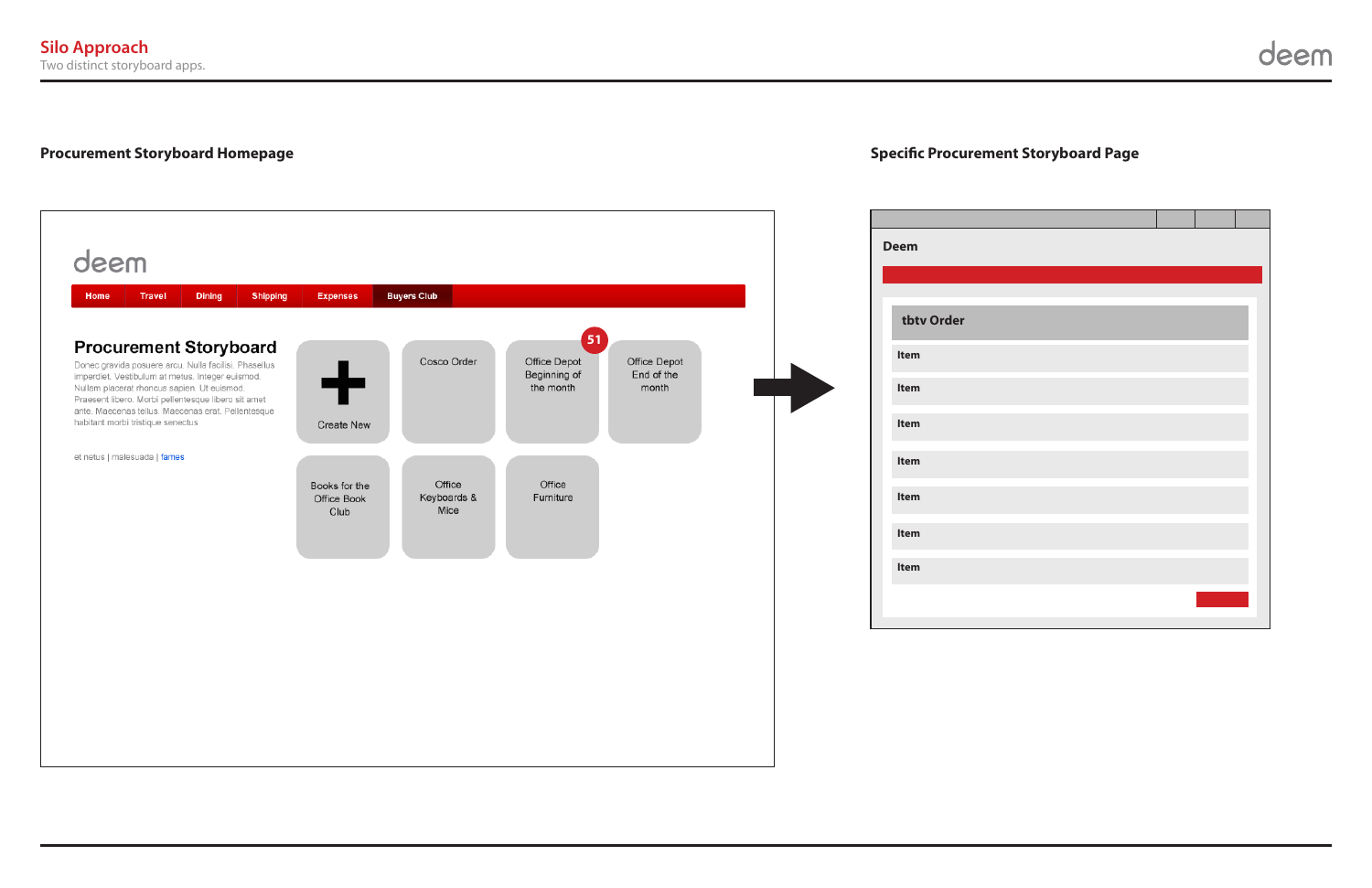### **Growl Notifications**

If we silo storyboards, how do we deal with the current growl notifications?

#### $\vert \rangle \vert$ **\$400.00**

## **SEARCH RESULTS DETAIL**

- Place Growl notification visually inline with task of collecting.
- Surface UI to view specific storyboard
- Surface UI to view storyboard home
- Confirm specific content has been added via drop down.





## **\$400.00**

# **SEARCH RESULTS DETAIL**

|  | Select <sup>1</sup> | + Create New Storyboard             |
|--|---------------------|-------------------------------------|
|  |                     | <b>Add to Storyboard</b>            |
|  |                     | Seattle Summer Meeting (added)      |
|  |                     | <b>Denver Annual Summer Meeting</b> |
|  |                     | Dune Meetup                         |
|  |                     | <b>Teds Hawaii Vacation</b>         |
|  |                     | <b>Boston Mixer</b>                 |
|  |                     | <b>Hasbro Transformers Toy Expo</b> |



| <b>Select</b> | + Create New Storyboard             |  |
|---------------|-------------------------------------|--|
|               | <b>Add to Storyboard</b>            |  |
|               | <b>Seattle Summer Meeting</b>       |  |
|               | <b>Denver Annual Summer Meeting</b> |  |
|               | Dune Meetup                         |  |
|               | <b>Teds Hawaii Vacation</b>         |  |
|               | <b>Boston Mixer</b>                 |  |
|               | <b>Hasbro Transformers Toy Expo</b> |  |